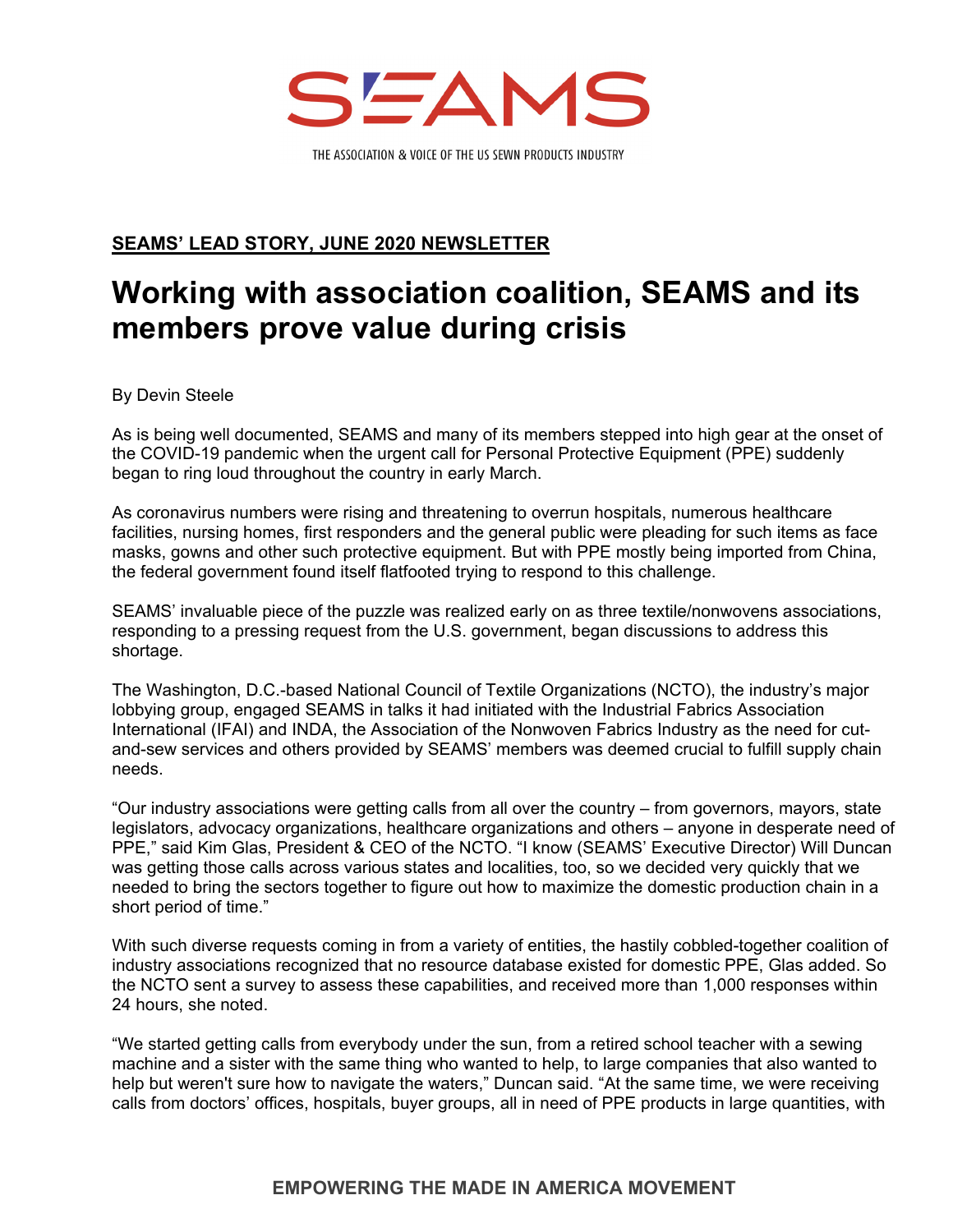

individual requests for something like 12 million masks. So we were acting as a conduit to put supply chains together that had never existed before by putting the hospitals and buyer groups in contact with fabric mills, and put the fabric mills in touch with cut-and-sew companies.

"The difficult part of it was they all wanted finished goods," he added. "They didn't want to have to piece together supply chains. So we reached out to our members to find out what their capabilities were, especially if they were thinking about pivoting into PPE."

Like the NCTO, SEAMS surveyed its members and shared its results with the coalition, which helped draw a more complete picture of capacity in the U.S., Duncan said.

"SEAMS' role at the start was serving as a facilitator for information that we were receiving," he said. "We were seeing a big need for patterns, so we tried to capture and put together as many patterns as we could."

As a result, SEAMS was able to swiftly post a [PPE Pattern Resource Hub](https://seams.org/ppe-patterns/) on its website to assist those in need. SEAMS, through its members, also was able to help put those supply chains together, he added. And several of those members were asked to become part of a separate alliance of companies, led by Hanes and Parkdale, to produce PPE for the government.

Likewise, the IFAI – a partner group with SEAMS – created a [COVID-19 Resource Center](https://www.ifai.com/covid-19/) that provides useful information such as a supplier directory, government and agency information, financial information and a pattern and resources list that links to SEAMS' PPE Pattern Resource Hub.

"When each of our association members needed help, insight and guidance, we were able to pool our resources and work together almost seamlessly on their behalf," said Steve Schiffman, President & CEO of IFAI. "It is something that I hope can and should continue. One of the big issues early on was navigation of the processes to help bring PPE to those in need. Government agencies were trying, but were not able to communicate effectively. And regulations got in the way of being able to meet needs in the midst of a dire situation. Members were looking for answers and found they were hard to come by."

And similarly, the NCTO posted a frequently updated [COVID-19 Response Resources & Information](http://www.ncto.org/federal-government-covid-19-procurement/) page.

A number of queries came in from companies seeking Berry-compliant products, many of which SEAMS' members produce, Glas pointed out.

"They were looking for wovens and nonwovens, which span the industry looking for gowns and surgical masks," she said. "Through this whole process, since we were working together, putting together databases and triaging as inquiries were coming in from all over the country, from the administration or from Capitol Hill, it helped focus our efforts around getting information out to our collective memberships to take advantage of opportunities to supply the U.S. government and DLA (Defense Logistics Agency, which is now in charge of the federal contracting process for PPE).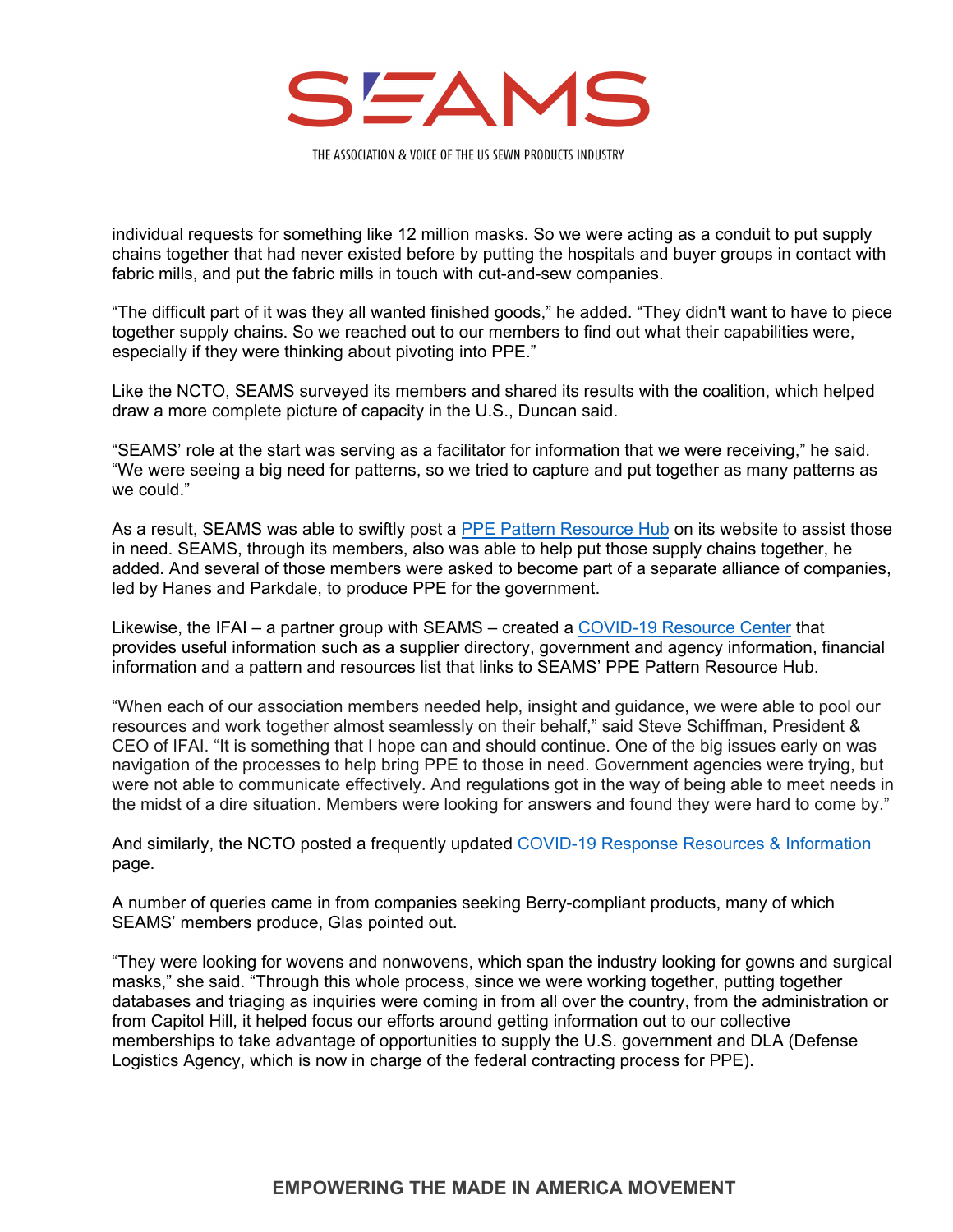

"We just had a solicitation close on June 1st where the U.S. government was seeking to purchase 70 million gowns in a 90-day period," she continued. "And that's just to supply FEMA, for distribution to hospitals. The government likely will be making more major purchases moving forward to help fulfill the strategic national stockpile that has been depleted as a result of COVID-19."

Along with fabric supply and cut-and-sew services, nonwovens is a critical ingredient in some PPE products, of course, so INDA – an NCTO member – was enlisted at the early stages.

"This is a very constructive collaboration, and Kim has been the key to that, given her long working relationship with Dr. Peter Navarro (assistant to the president and director of trade and manufacturing policy)," said Dave Rousse, President of INDA. "We formed a coalition of like-minded trade associations to share information and better connect those folks who need PPE with those folks who have it or were interested in making it. And we also have connected those companies who are trying to get into the game of making PPE with the resources and knowledge to do that."

## **Organizing a game plan**

As the coalition was aligning its resources and organizing a game plan, the number of questions coming in was enormous and "all over the board," Glas recalled.

"People wanted to know such things as who is making elastics for masks, who can cut and sew, who can finish products, etc.," Glas said. "It was a call to action for the industry, as the U.S. government was trying to figure out where to go to find out these things. And hospitals were getting so desperate that their procurement officers were just calling manufacturers directly in China, which was over-promising or under-delivering. So a majority of their questions were unresolved.

"Some of those procurement officers were really looking to source closer to home," she continued. "They lamented, 'why don't we have more of a supply chain here? This should never happen.' "

Glas added that the associations could not make the kind of impact it wanted to make in a short period of time without working together.

"That takes leadership from everybody, all the industry associations, to figure out what the moment called for and what future moments will be called for as this industry grapples with whatever the issues are," she said.

According to Rousse, the nonwovens industry was pretty well "tapped out" as far as supply goes, he said. One of the tremendous needs was for medical gowns, he pointed out, especially as those healthcare professionals such as dentists and dermatologists who typically would only wear a lab coat or the something similar were suddenly requesting Levels 1 or 2 gowns when the contagion began to spread, he said.

"Everybody we talked with was running 24/7 and, and all of their tonnage for SMS (spunbond meltblown spunbond) and spunbond was already committed," Rousse said. "Our members were having to give three or four month lead times to new customers.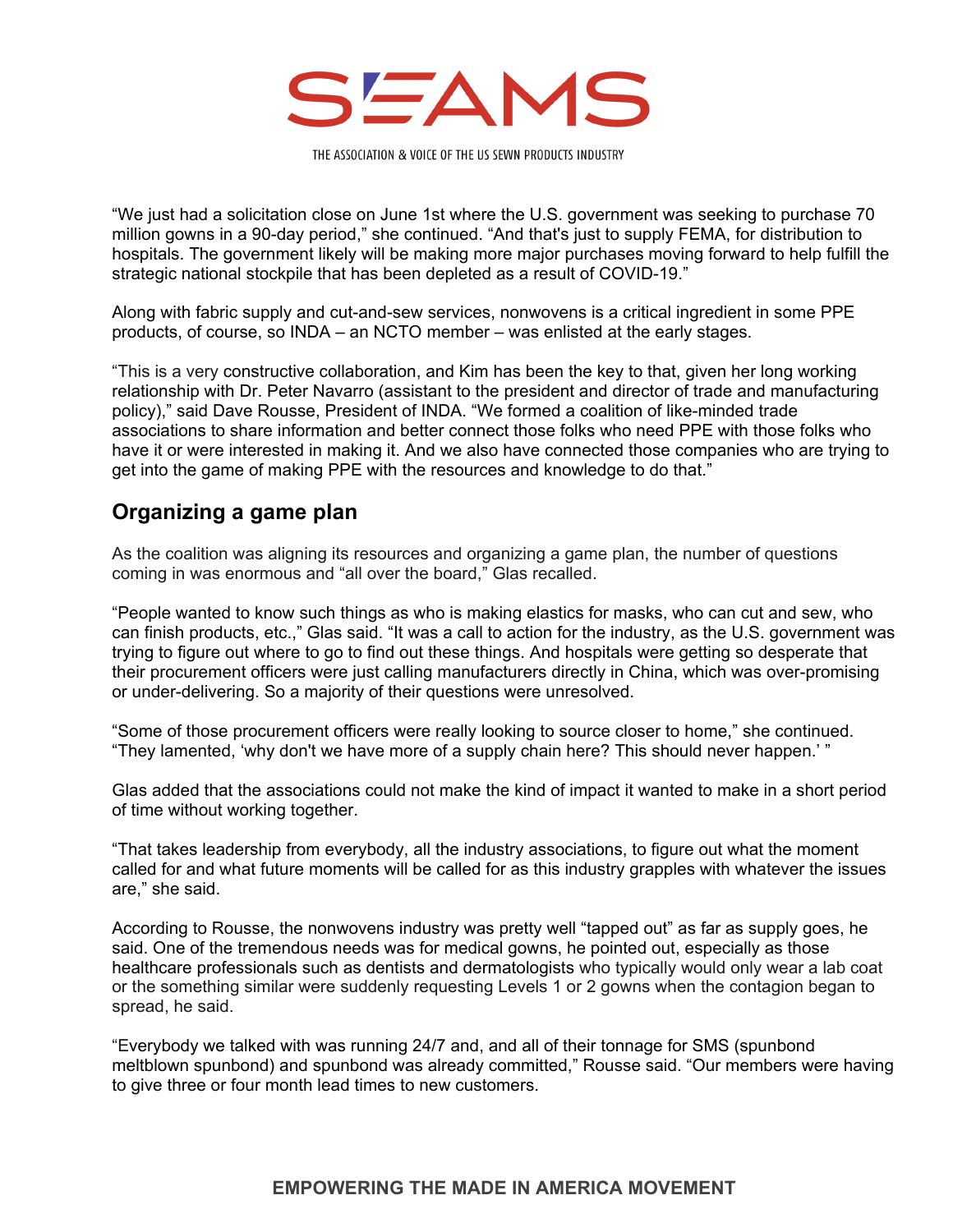

"But for Level 1 or Level 2, you don't need nonwoven material necessarily," he continued. "The coalition did a heck of a good job getting some of the woven fabrics and apparel manufacturers into the game of making gowns because the apparel guys weren't making anything since not many people were buying clothes. They have all these great machines and they were willing to assist. So I think one of the best things the coalition did was find a way to connect available resources in manufacturing and the apparel area with available materials – the woven materials with the patterns and plans that are necessary to make Level 1 and 2 gowns to meet the surge in demand in the healthcare sector."

Some nonwovens producers in particular, especially those that cater to the auto industry, were able to take some of their needlepunch assets and make material for those type of gowns, Rousse said.

Another important benefit of being involved in the coalition was having the NCTO work with the Food and Drug Administration (FDA) to have some requirements relaxed in order to increase expediency, he added. Certain PPE was required to be made in facilities meeting 21 CFR 820 regulations, but that requirement was temporarily waived, he said.

"That enabled a lot more companies to quickly get into the game of making Levels 1 and 2 gowns," he said, adding that certain requirements for face mask labeling also were waived, provided they didn't falsely claim they were for medical or surgical uses.

One of the major drivers of success was the communication between and within the associations, according to Schiffman.

"Given the speed in which these connections were made, I think associations worked hard to try and advocate, streamline and communicate with our members," he said. "For example: The PPE directory and the speed in which we were able to develop the survey, tabulate the answers and get online and available. This important tool provided a way to identify who made what, where and other capabilities.

"Secondly," he continued, "members worked to contribute quickly as a way to keep employees working and the lights on. Our collaboration ensured that information was consistent across all associations for our members. Information was scarce and we worked together to connect with Washington and let them know what obstacles were in the way of progress."

## **Looking ahead**

These associations coming together to work with a common purpose has been a purposeful exercise that has demonstrated positive results – and could be a model for future collaboration, Duncan said. This is particularly important as the industry works with governments, healthcare systems and others to ensure such a PPE shortage crisis doesn't occur in America ever again, he added.

Schiffman agreed, adding that he believes the member organizations should look for opportunities to work together on future endeavors when there is NOT a crisis.

"Hopefully, we will create forward-thinking ideas that will benefit our collective members by our collaboration," he said.